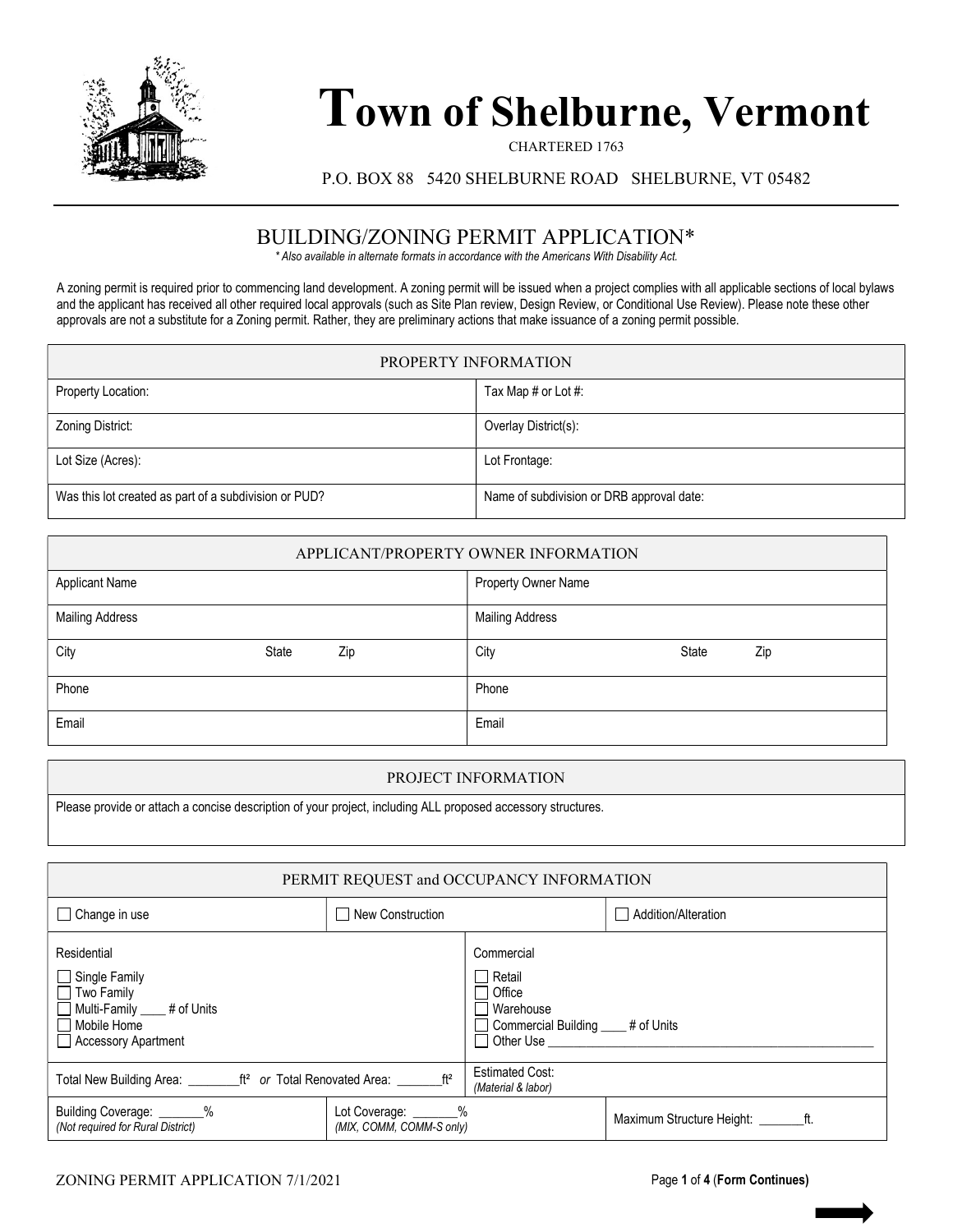| SITE PLAN AND ELEVATIONS CHECKLIST                                                                                                                                                                                    |                                                                                        |                                                                                                                                                                                                                                                                                                                                     |  |  |
|-----------------------------------------------------------------------------------------------------------------------------------------------------------------------------------------------------------------------|----------------------------------------------------------------------------------------|-------------------------------------------------------------------------------------------------------------------------------------------------------------------------------------------------------------------------------------------------------------------------------------------------------------------------------------|--|--|
| A site plan and/or elevation drawings must be submitted in conjunction with this application and must include the following information: Drawings must be no<br>larger than 11" x 17" or must be submitted digitally. |                                                                                        |                                                                                                                                                                                                                                                                                                                                     |  |  |
| $\Box$                                                                                                                                                                                                                | Exterior and/or Interior Renovations Only (No new or expanded buildings or structures) |                                                                                                                                                                                                                                                                                                                                     |  |  |
|                                                                                                                                                                                                                       | $\Box$                                                                                 | Elevation(s), floor plan(s), etc. - Provide an elevation, floor plan, etc. that graphically shows the proposed improvements (i.e. new or<br>relocated doors, windows or walls). Appliances, kitchen cabinets, furniture, etc. are not required on the sketch.                                                                       |  |  |
|                                                                                                                                                                                                                       |                                                                                        | OR                                                                                                                                                                                                                                                                                                                                  |  |  |
| $\Box$                                                                                                                                                                                                                |                                                                                        | New/Accessory Structures or Expansion of Existing Structures                                                                                                                                                                                                                                                                        |  |  |
|                                                                                                                                                                                                                       | П                                                                                      | North Arrow, Indication of scale used, and date of plot plan.                                                                                                                                                                                                                                                                       |  |  |
|                                                                                                                                                                                                                       | П                                                                                      | Property Boundaries - Draw and dimension the property boundaries. It is the responsibility of the landowner(s) to hire a professional<br>surveyor or other qualified person if the exact boundaries of the property are unknown. The Town of Shelburne is unable to determine<br>property line locations.                           |  |  |
|                                                                                                                                                                                                                       | $\mathsf{L}$                                                                           | Roads, Driveways, and Parking Spaces - Location of abutting roads, existing and/or prosed driveway, and location of existing and/or<br>proposed parking (location and dimensions; may use recent aerial photograph).                                                                                                                |  |  |
|                                                                                                                                                                                                                       | П                                                                                      | Right-of-Ways & Easements -Location of any public or private utility easements and location of any public or private rights-of-way and/or<br>sidewalks.                                                                                                                                                                             |  |  |
|                                                                                                                                                                                                                       | П                                                                                      | Building Locations and Dimensions - Existing and proposed building footprints, specifying location, size, and shape of any structures<br>present on the site or proposed for construction, including ALL accessory structures. i.e. sheds, decks, fences, pools, etc.                                                               |  |  |
|                                                                                                                                                                                                                       | $\mathsf{L}$                                                                           | Building Setbacks - Provide the distance of the front, side, and rear yards as measured from the property line or edge of a right-of-way to<br>all structures both existing and proposed.                                                                                                                                           |  |  |
|                                                                                                                                                                                                                       | П                                                                                      | Elevation(s), floor plan(s), etc. - Provide an elevation drawings that graphically show the proposed development, including structure<br>heights.                                                                                                                                                                                   |  |  |
|                                                                                                                                                                                                                       | П                                                                                      | Use(s) <i>(i.e.</i> single family house, garage, shed, restaurant, office, etc.) – Label the use(s) of each structure.                                                                                                                                                                                                              |  |  |
|                                                                                                                                                                                                                       | $\Box$                                                                                 | Landscaping - Trees and other landscape features which are to be installed, removed or changed by the proposed work including a<br>including all changes that are proposed to the physical features of the site or existing structures, including drainage.                                                                         |  |  |
|                                                                                                                                                                                                                       | П                                                                                      | Wastewater Line Connection or On-Site Wastewater System - Indicate the location of the proposed wastewater line connection (from<br>building to Town wastewater line) and pump station (if proposed), OR Indicate the location of the septic tank, drain field, and pump station<br>(if proposed) for an On-Site Wastewater System. |  |  |
|                                                                                                                                                                                                                       | $\Box$                                                                                 | Water Line Connection or Private Well - Indicate the location of the proposed water line connection (from building to Town water line) OR<br>indicate the location of the well location.                                                                                                                                            |  |  |

The Administrative officer will review the application and issue a permit when it can be determined the proposal will comply with the bylaw. If the application is found to be complete, a decision will be made within 30 days. Any permit issued may indicate that approval is conditioned on compliance with all standards contained in the zoning bylaw. Additionally all residential projects must comply with the Vermont Residential Building Energy Standards. A Compliance Certificate must be permanently displayed at the site, and a copy filed with the VT Dept. of Public Service and the Town. For more information contact the Energy Code Assistance Center at 855-887-0673. Further, by signing this application you hereby acknowledge your receipt of a copy of the applicable state building energy standards (residential and/or commercial) or that you have been provided with such standards in the past and do not require an additional copy.

Additional permits may be required. Please contact the State of Vermont District 4 Environmental Board (879-5614 and/or the Department of Labor & Industry (828-2300) for information regarding State of Vermont development permits. A Road Excavation/Road Right of Way Excavation Permit is required prior to digging within A public road right of way. Please contact Paul Goodrich (ph. 985-5123) for culvert (pipe) sizing prior to installing a driveway.

|                   | PROPERTY OWNER SIGNATURE |  |  |
|-------------------|--------------------------|--|--|
| Date<br>Signature |                          |  |  |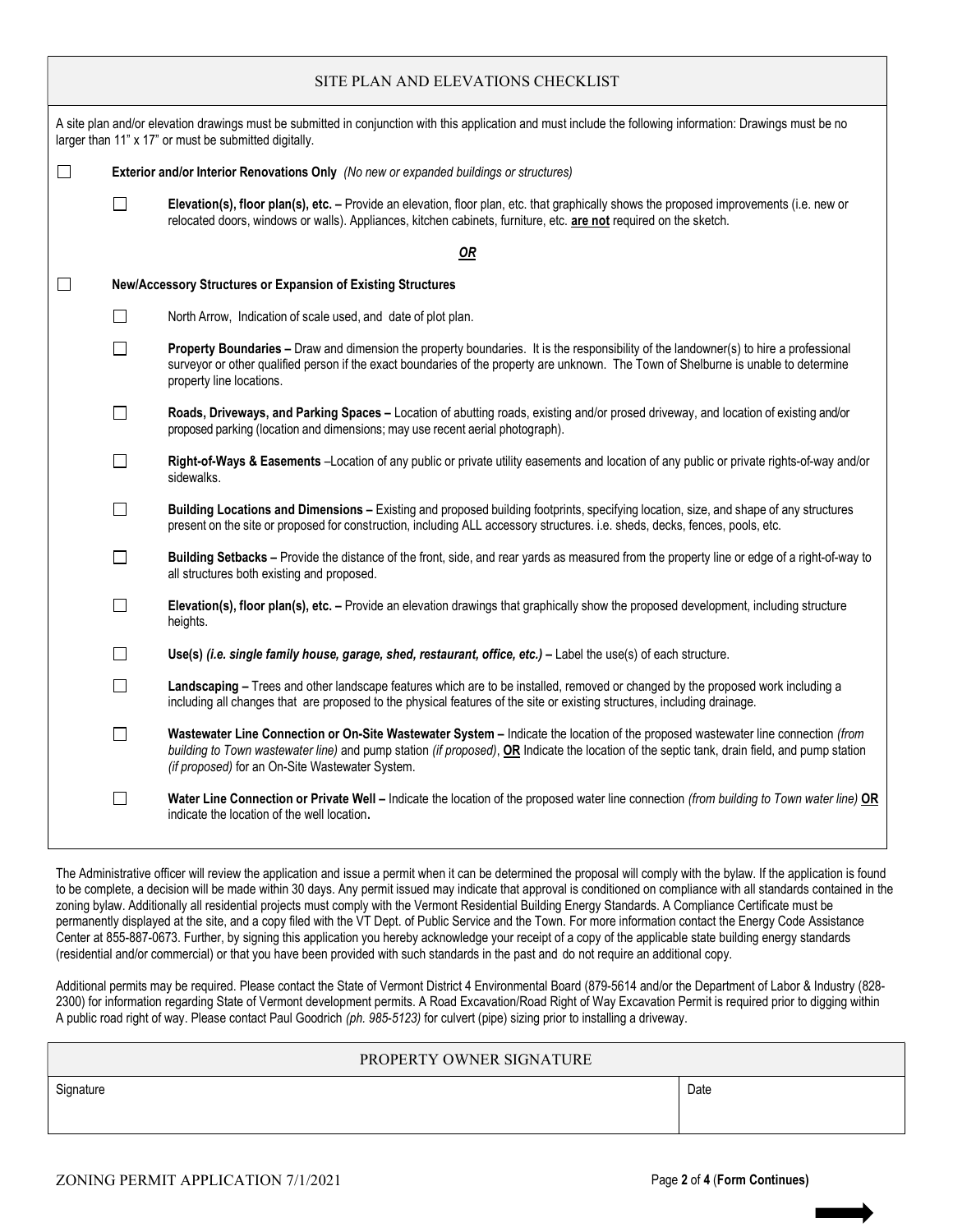| WATER SUPPLY (Check One)                                                                                                                                                                                                                                                                               |                                                   |                                |                                  |
|--------------------------------------------------------------------------------------------------------------------------------------------------------------------------------------------------------------------------------------------------------------------------------------------------------|---------------------------------------------------|--------------------------------|----------------------------------|
| □ A new water connection or a change to an existing water connection (municipal or private water source) is not proposed.                                                                                                                                                                              |                                                   |                                |                                  |
| $\Box$ Private (private water source, well, etc.)                                                                                                                                                                                                                                                      |                                                   |                                |                                  |
| Municipal (Town Water)                                                                                                                                                                                                                                                                                 |                                                   |                                |                                  |
| Service Type Requested*                                                                                                                                                                                                                                                                                |                                                   |                                |                                  |
| $\Box$ Residential                                                                                                                                                                                                                                                                                     |                                                   |                                |                                  |
| Detached Accessory Apartment<br>$\Box$ Commercial                                                                                                                                                                                                                                                      |                                                   |                                |                                  |
| *Provide plans detailing the proposed water connection.                                                                                                                                                                                                                                                |                                                   |                                |                                  |
| Application for Water Service enclosed                                                                                                                                                                                                                                                                 |                                                   |                                |                                  |
| Special Circumstances:                                                                                                                                                                                                                                                                                 |                                                   |                                |                                  |
| (Explain any special circumstances pertaining to the connection of the site to the Town's Water System)                                                                                                                                                                                                |                                                   |                                |                                  |
|                                                                                                                                                                                                                                                                                                        | For Office Use:                                   |                                |                                  |
| APPROVED<br>Request for Water Service:<br>DENIED                                                                                                                                                                                                                                                       | Fees:                                             |                                | Meter Charge:<br>(if applicable) |
| Water Superintendent Signature:                                                                                                                                                                                                                                                                        |                                                   |                                |                                  |
|                                                                                                                                                                                                                                                                                                        |                                                   |                                |                                  |
|                                                                                                                                                                                                                                                                                                        | WASTEWATER SUPPLY (Check One)                     |                                |                                  |
| Changes are not proposed to the building or to the use which will increase the amount of required wastewater disposal capacity.                                                                                                                                                                        |                                                   |                                |                                  |
| $\Box$ Private (on-site system)                                                                                                                                                                                                                                                                        |                                                   |                                |                                  |
| Capacity (gpd): __                                                                                                                                                                                                                                                                                     | Wastewater System & Potable Water Supply Permit # |                                |                                  |
| Municipal (Town Wastewater)                                                                                                                                                                                                                                                                            |                                                   |                                |                                  |
| Service Type Requested                                                                                                                                                                                                                                                                                 | Line Size Requested                               | <b>Pump Station</b>            |                                  |
| $\Box$ Residential                                                                                                                                                                                                                                                                                     | $\Box$ 4 inch                                     | $\Box$ Existing*<br>Proposed** |                                  |
| Commercial/Multi- Family<br>$\sqcap$ Industrial                                                                                                                                                                                                                                                        | Other                                             | $\Box$ None                    |                                  |
| $\Box$ Other                                                                                                                                                                                                                                                                                           |                                                   |                                |                                  |
| *Provide the type and design specifications for the pump station.<br>**Provide the type and design specifications for the pump station and compare the existing and proposed wastewater flows.<br>***Provide the wastewater allocation calculations for any use other than single or two-family homes. |                                                   |                                |                                  |
| Required Allocation (per State Wastewater Design Flows) (gpd): Selectboard Approval Date: Communication (per State Wastewater Design Flows) (gpd): Selectboard Approval Date:                                                                                                                          |                                                   |                                |                                  |
|                                                                                                                                                                                                                                                                                                        |                                                   |                                |                                  |
| Special Circumstances:                                                                                                                                                                                                                                                                                 |                                                   |                                |                                  |
| (Explain any special circumstances pertaining to the connection of the site to the Town's Wastewater System)                                                                                                                                                                                           |                                                   |                                |                                  |
| For Office Use:                                                                                                                                                                                                                                                                                        |                                                   |                                |                                  |
| APPROVED<br><b>Wastewater Connection:</b><br><b>DENIED</b>                                                                                                                                                                                                                                             | Allocation Fee:                                   |                                | Site Inspection Fee:             |
| Wastewater Superintendent Signature:                                                                                                                                                                                                                                                                   |                                                   |                                |                                  |

 $\overline{\phantom{a}}$